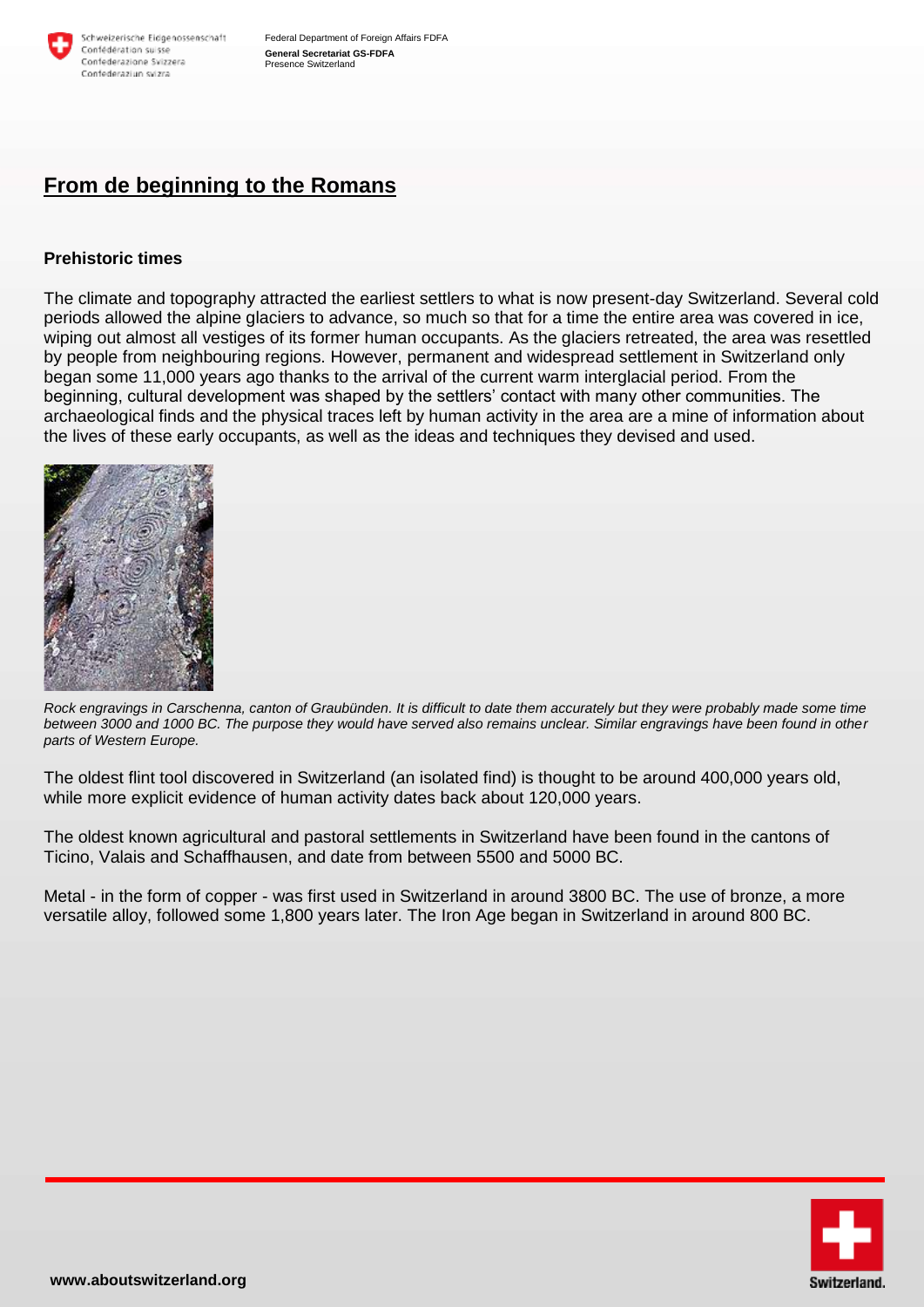# *Prehistoric times*

*...* 

*Rock engravings in Carschenna, canton of Graubünden. It is difficult to date them accurately but they were probably made some time between 3000 and 1000 BC. The purpose they would have served also remains unclear. Similar engravings have been found in other parts of Western Europe.* 

*The oldest flint tool discovered in Switzerland (an isolated find) is thought to be around 400,000 years old, while more explicit evidence of human activity dates back about 120,000 years.* 

*The oldest known agricultural and pastoral settlements in Switzerland have been found in the cantons of Ticino, Valais and Schaffhausen, and date from between 5500 and 5000 BC.* 

*Metal - in the form of copper - was first used in Switzerland around 3800 BC. The use of bronze, a more versatile alloy, followed some 1,800 years later. The Iron Age began in Switzerland in around 800 BC.* 

#### **Lakeside settlements**



*Underwater archaeology in the 19th century: looking for prehistoric lakeside settlements in Lake Geneva. (*© Stefan Rebsamen/Bern Historical Museum)

Some of the most interesting archaeological finds in Switzerland are those of the lakeside settlements and their houses built on wooden stilts. The oldest of these pile dwellings date back to the end of the 5th millennium BC. They have been found from Lake Geneva to Lake Constance, as well as in Switzerland's neighbouring countries.

The settlers built their houses on wooden stilts along the lakeside to maximise the amount of valuable farming land they had at their disposal. However, fluctuating water levels meant that residents were often forced to leave the villages when levels became dangerously high. Save for several short-lived or extended periods of abandon, these prehistoric pile dwellings were inhabited for some 3,000 years.

#### *Lakeside settlements*

*Some of the most interesting archaeological finds in Switzerland are those of the lakeside settlements and their houses built on wooden stilts. The oldest of these pile dwellings date back to the end of the 5th millennium BC. They have been found from Lake Geneva to Lake Constance, as well as in Switzerland's neighbouring countries.* 

*The settlers built their houses on wooden stilts along the lakeside to maximise the amount of valuable farming land they had at their disposal. However, fluctuating water levels meant that residents were often forced to*  leave the villages when levels became dangerously high. Save for several short-lived or extended periods of *abandon, these prehistoric pile dwellings were inhabited for some 3,000 years.*

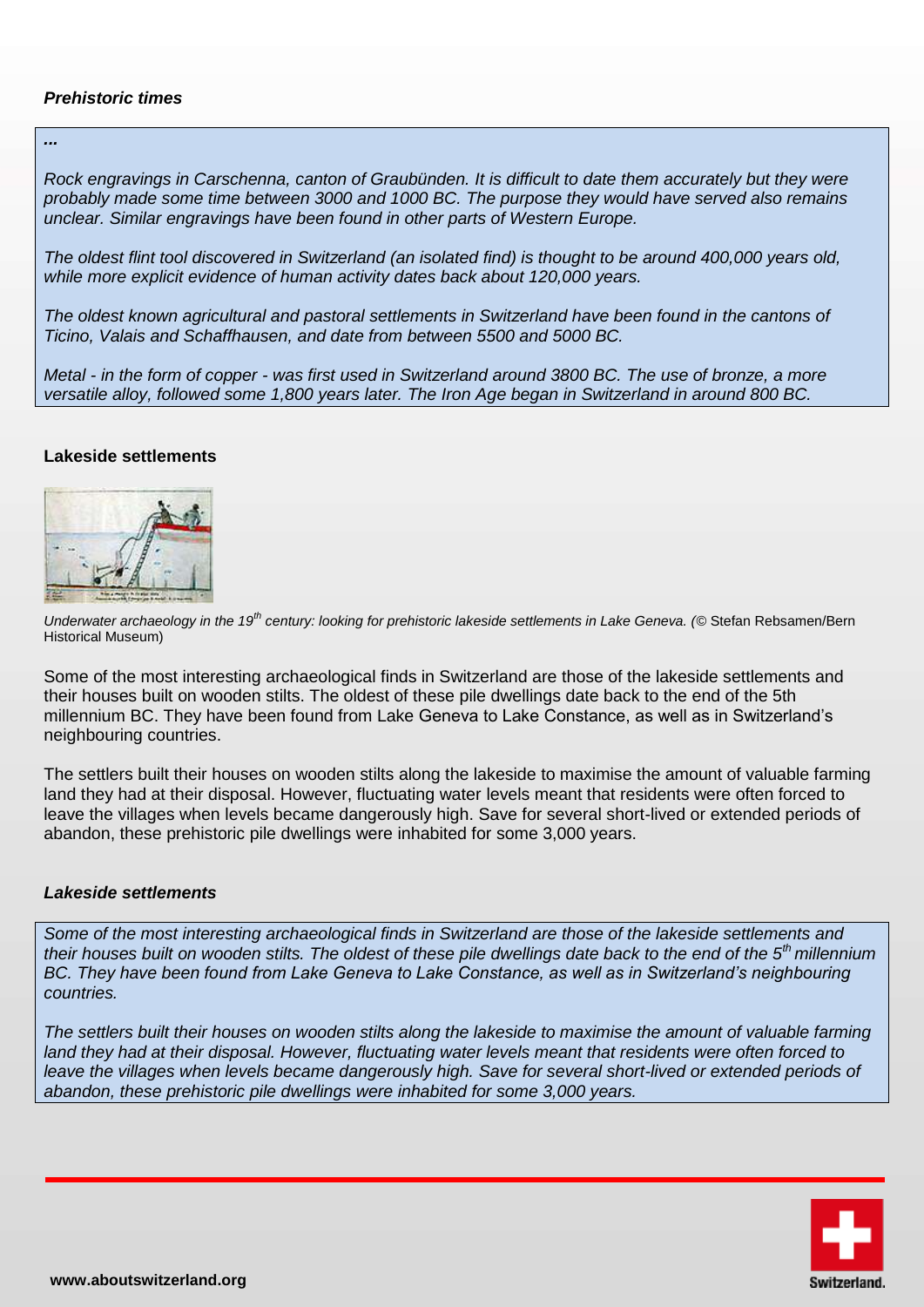## **Helvetians and Raetians**



*Bronze hydria showing the Mistress of the Animals: decoration from a water pot found in a Celtic burial mound in Grächwil in the canton of Bern. It is thought to have been produced in a Tarento workshop (southern Italy) in around 580-570 BC and is evidence of the existence of transalpine trade.* (© Historical Museum Bern)

One of the best-known archaeological sites in Switzerland is the Celtic village and ritual site of **La Tène** on Lake Neuchâtel. It also gives its name to the culture of the late Iron Age in Europe, which lasted from around 460 BC to 15 BC. It was during this time that written records from the Mediterranean area first referred, by name, to tribes living in the region which is now Switzerland.

The Helvetians, from whom the Latin name of Switzerland is derived (Helvetia), were a Celtic tribe and were first mentioned at the end of the  $2^{nd}$  century BC. It is not known if they had already been living in the Swiss plateau area at that time, or if they moved there later.

A few alpine valleys in Eastern Switzerland were inhabited by the Raetians who, according to an ancient writer, were descendants of the Etruscans. The name of these people is why the Romansh language spoken in Graubünden today is sometimes referred to as Raeto-Romanic.

#### **The Romans**

In the  $3<sup>rd</sup>$  century BC the Romans seized southern Ticino. By 121 BC they had conquered southern France, including the territory of the Allobroges, which extended as far as Geneva. These conquests gave the Romans control over the route that led from Italy to Spain.

In 58 BC, Julius Caesar prevented the Helvetians, led by Divico, from leaving the Swiss Plateau and migrating to Gaul. They were stopped at Bibracte (Mont Beuvray in the French département of Saône-et-Loire) and forced to return. Both Caesar, who was assassinated in 44 BC, and his successors strengthened their grip over the territory with the creation of two large Roman settlements: the Colonia Iulia Equestris (the town of Nyon on the shores of Lake Geneva) and the Colonia (Augusta) Raurica (Augst am Rhein outside Basel). Under Emperor Augustus, Roman expansion continued northwards in 14 AD. One year later, the Romans had conquered the Alpine valleys of Valais (though this may have happened earlier), upper Ticino as well as the valleys of Graubünden, parts of which were inhabited by the Raetians. As a result, the entire territory of what is now Switzerland was subsumed into the Roman Empire.

In a bid to extend his empire northwards, Emperor Augustus had already endeavoured to cross the Rhine. The defeat of Varus in 9 BC in the Teutoberg forest (Kalkriese in Osnabrück, Germany) would put an end to Roman aspirations of a northern expansion. Vindonissa (present-day Windisch, outside Brugg), which stood at the confluence of the Rivers Aare and Reuss, was the site of the only Roman legion camp in Switzerland, housing around 9,000 men. It was not until 79 AD that the Romans, under Emperor Vespasian, succeeded in capturing Southern Germany, with Switzerland falling into what would have been its hinterland. The Romans

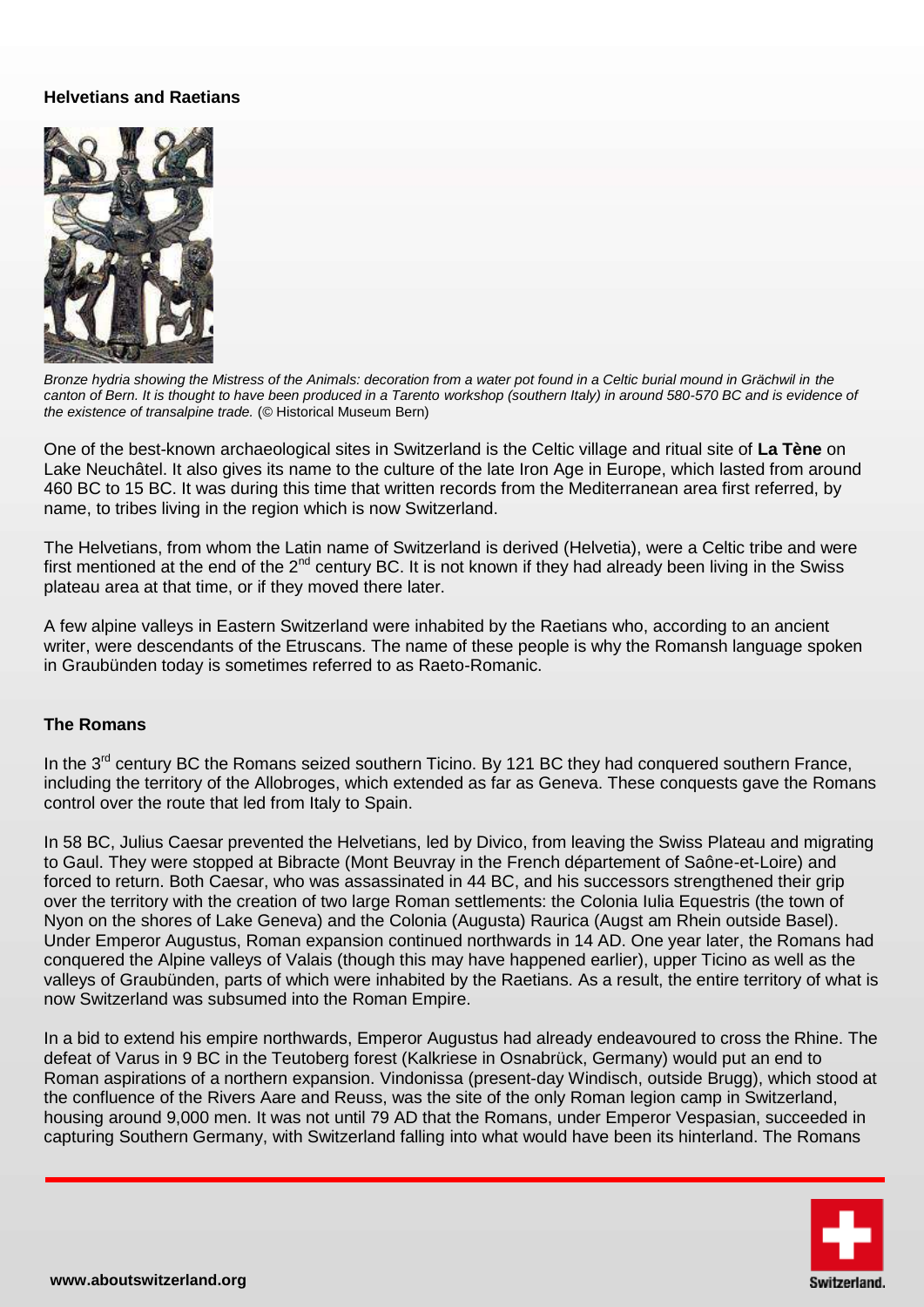erected the limes – a fortified frontier line – which is still visible in Southern Germany today. In 101 AD Emperor Trajan withdrew the legion from Vindonissa and stationed the men on the Danube (Hungary). With the fall of the limes, the Rhine once again became the frontier.

# **Life under the Romans**



*Dea Artio, the bear goddess, from Muri, canton of Bern, ca. 200 AD. The statuette is an example of how two cultures mixed. The Celts were happy to depict their deities in animal form, whereas the Romans gave them human shape.* (© Stefan Rebsamen/Historical Museum Bern)

In Roman times, Switzerland was not a single political unit. Its territory was divided between five different Roman provinces. The Romans limited their activities to maintaining peace and order, expanding their empire northwards and repelling enemy incursions. This was why a Roman legion camp was set up in the 1<sup>st</sup> century AD in Vindonissa (modern-day Windisch, near to Brugg), which housed some 9,000 men. Given the considerable size of the provinces, the Roman administration relied on the local authorities, which were run by indigenous officials, to manage the areas and their towns independently. Initially, only the local elite were granted Roman citizenship. Later, the privilege was extended to the rest of the population. By 212 all freemen in the Empire were Roman citizens.

The Helvetians also adopted many aspects of Roman life (Romanisation). Large towns and smaller urban centres (vici) were established; centres of economic activities in the form of large country houses (villae) began to spring up, often comprising luxurious mansions with a plethora of annexes (e.g. Neftenbach, Orbe-Boscéaz). Thermal baths and central heating were commonplace in these grand houses, as were mosaic decorations and wall frescoes. Likewise, the locals began to worship Roman gods alongside their own Celtic deities. The result was the emergence of a provincial Gallo-Roman religious culture. The provinces also adopted the imperial cult as a tangible expression of their loyalty towards Rome. Latin became the official language (although in some instances Celtic dialects were still spoken). Reading and writing became a widespread cultural tool, as evidenced by graffiti found on vessels and pots.

The area that is now Switzerland was an important transit route under the Romans, who maintained and even extended the roads over several of the passes. From Chiavenna one could reach Chur via the mountain passes in Graubünden (Splügen, Septimer, Maloja/Julier), while the Rhine Valley provided a direct route to Bregenz. However, the centre of the Roman empire in Switzerland was in the west: the Helvetian territory and its capital Aventicum was the hub for road and river transport. The quickest link from Rome to the Rhine continued over the Great St Bernhard Pass in Valais, to Vevey, Aventicum, Solothurn, then on to Augst and Strasbourg; an alternative route passed through Lausanne and Orbe to Pontarlier and Besançon. The West-East axis connected Aventicum, via Augusta Raurica, to Vindonissa, Pfyn and Bregenz. Martigny at the foot of the Great Saint Bernhard Pass became an important administrative centre, while Geneva gained great importance as a transit point for goods being transferred from water to road.

#### **Outside threats, a new order and the fall of the Western Roman Empire**

In 260 AD the Germanic Alemanni broke through the Upper German-Raetian limes and invaded the Swiss plateau. Between 275 and 277 they pillaged and partially destroyed Augusta Raurica and Aventicum. The limes was abandoned and the Rhine once again became the frontier line. Diocletian (300) reorganised the empire and rebuilt and strengthened forts along the Rhine border. In 352, during a battle against usurpers,